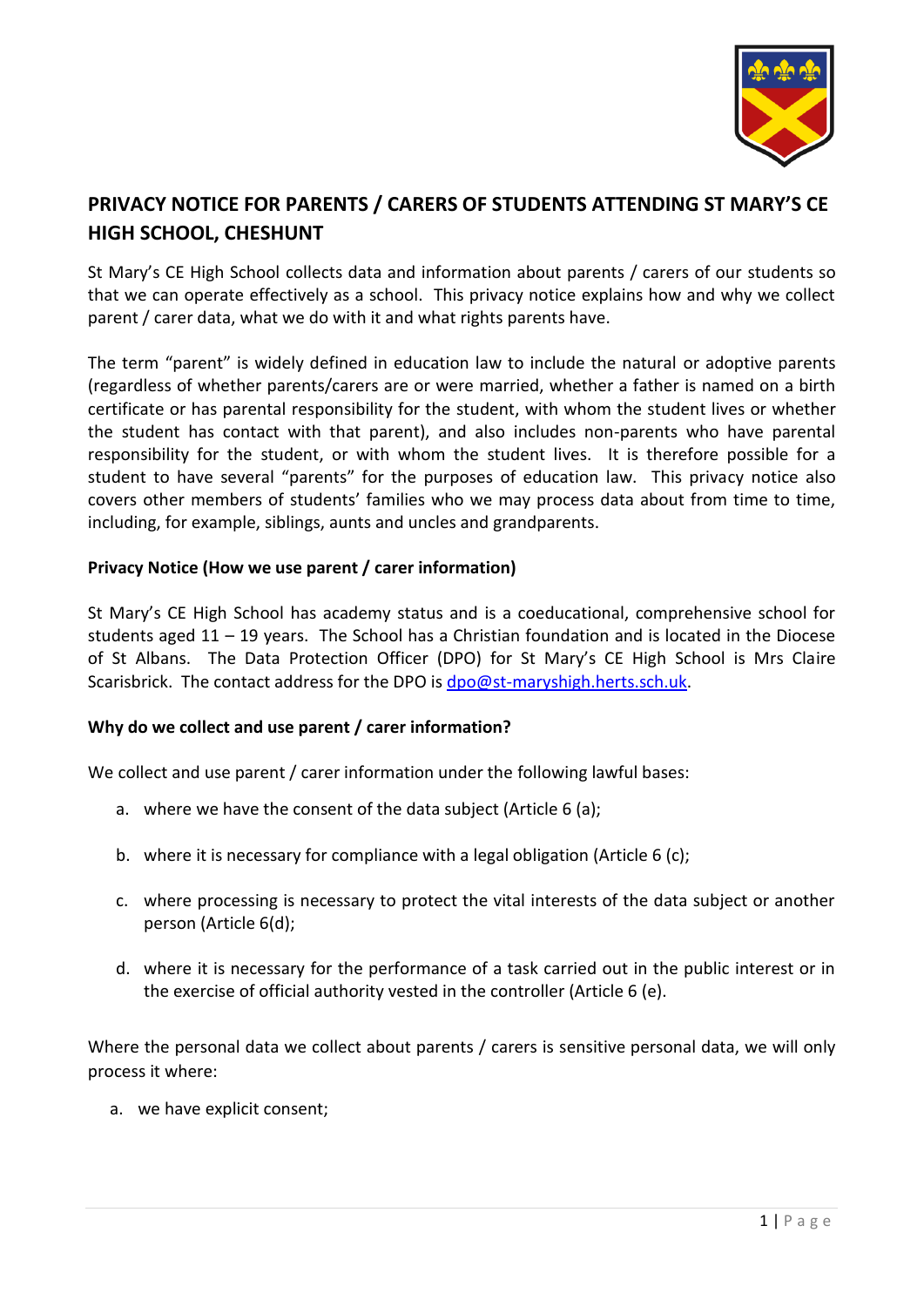- b. processing is necessary to protect the vital interests of the data subject or of another natural person where the data subject is physically or legally incapable of giving consent; and / or
- c. processing is necessary for reasons of substantial public interest, on the basis of Union or Member State law which shall be proportionate to the aim pursued, where we respect the essence of the right to data protection and provide for suitable and specific measures to safeguard the fundamental rights and the interests of the data subject.

Please see our Data Protection Policy for a definition of sensitive personal data.

We use the parent / carer data to support our functions of running a school, in particular:

- a. to decide who to admit to the school
- b. to maintain a waiting list
- c. to support student learning
- d. to monitor and report on student progress
- e. to provide appropriate pastoral care
- f. to assess the quality of our services
- g. to comply with the law regarding data sharing
- h. for the protection and welfare of students and others in the school, including our safeguarding / child protection obligations
- i. for the safe and orderly running of the school
- j. to promote the school
- k. to send you communications that may be of interest to you which may include information about school events or activities, news, campaigns, appeals, other fundraising activities
- l. in order to respond to investigations from our regulators or to respond to complaints raised by our stakeholders
- m. in connection with any legal proceedings threatened or commenced against the school

# **The categories of parent / carer information that we collect, hold and share include:**

- a. Personal information (such as name, address, telephone number and email address)
- b. Information relating to your identity, marital status, employment status, religion, ethnicity, language, medical conditions, nationality, country of birth and free school meal / pupil premium eligibility / entitlement to certain benefits, information about court orders in place affecting parenting arrangements for students)
- c. Information that supports the School's work to safeguard children and adults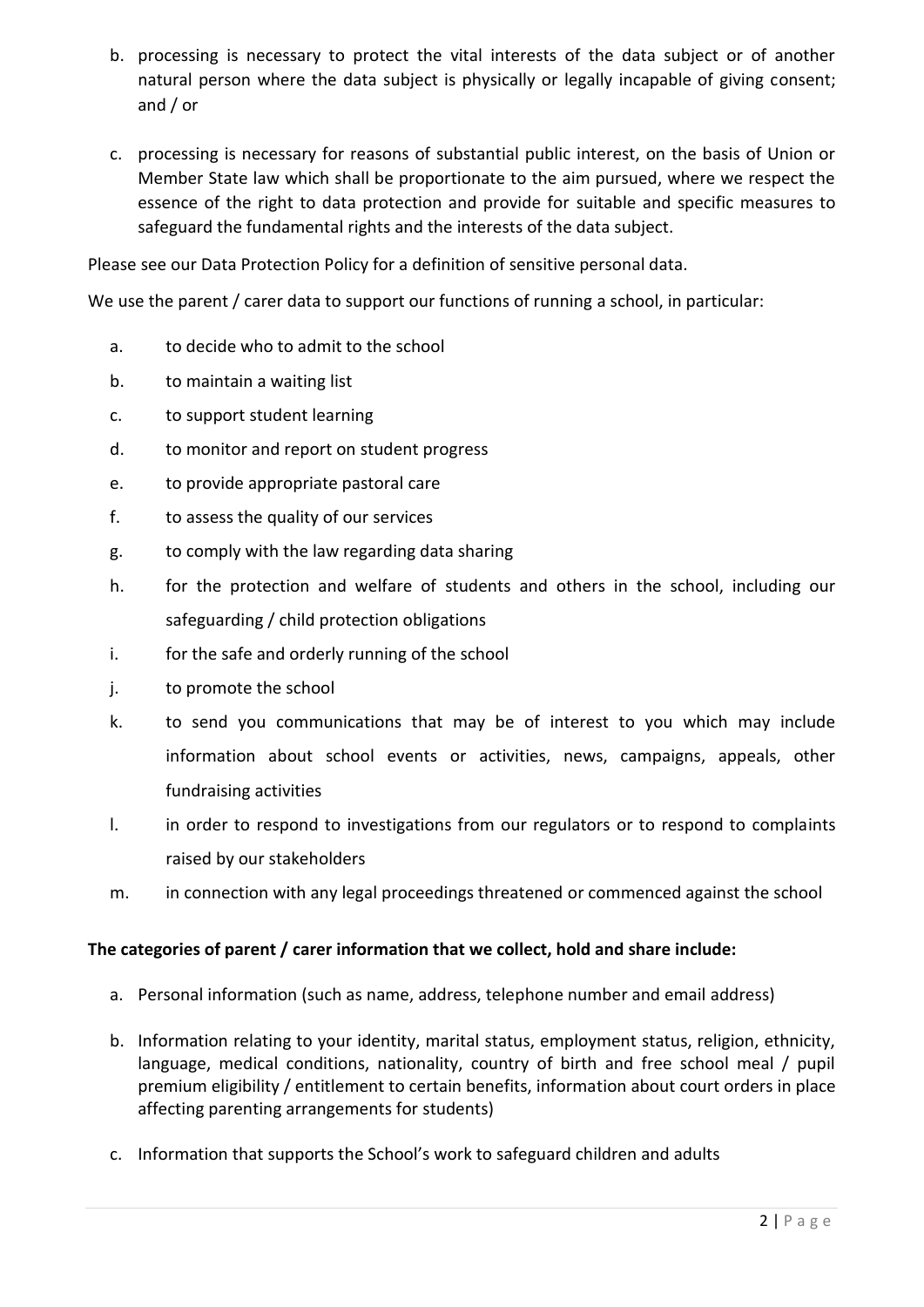From time to time and in certain circumstances, we might also process personal data about parents / carers, some of which might be sensitive personal data, information about criminal proceedings / convictions or information about child protection / safeguarding. This information is not routinely collected about parents / carers and is only likely to be processed by the school in specific circumstances relating to particular students, for example, if a child protection issue arises or if a parent / carer is involved in a criminal matter. Where appropriate, such information may be shared with external agencies such as the child protection team at the Local Authority, the Local Authority Designated Officer and / or the Police. Such information will only be processed to the extent that it is lawful to do so and appropriate measures will be taken to keep the data secure.

We collect information about parents / carers before students join the school and update it during students' time on the roll as and when new information is acquired.

# **Collecting parent / carer information**

Whilst the majority of information about parents / carers provided to us is mandatory, some of it is provided to us on a voluntary basis. In order to comply with the General Data Protection Regulation, we will inform you whether you are required to provide certain parent / carer information to us or if you have a choice in this. Where appropriate, we will ask parents / carers for consent to process personal data where there is no other lawful basis for processing it, for example where we wish to ask your permission to use your information for marketing purposes or to request voluntary contributions. Parents / carers may withdraw consent given in these circumstances at any time.

In addition, the School also uses CCTV cameras around the school site for security purposes and for the protection of the premises, our staff and students. CCTV footage may be referred to during the course of disciplinary procedures (for staff or students) or to investigate other issues. CCTV footage involving parents / carers will only be processed to the extent that it is lawful to do so. Please see our CCTV policy for more details.

# **Storing parent / carer data**

A significant amount of personal data is stored electronically, for example, on our main school information management database, SIMS. Some information may also be stored in hard copy format.

Data stored electronically may be saved on a cloud based system which may be hosted in a different country within the EU.

Personal data may be transferred to other countries if, for example, we are arranging a school trip to a different country. Appropriate steps will be taken to keep the data secure.

We will only retain your personal information for as long as necessary to fulfil the purposes we collected it for, including for the purposes of satisfying any legal, accounting, insurance or reporting requirements. Details of retention periods for different aspects of your personal information are available in our Data Retention Policy which is available from the school on request. To determine the appropriate retention period for personal data, we consider the amount, nature, and sensitivity of the personal data, the potential risk of harm from unauthorised use or disclosure of your personal data, the purposes for which we process your personal data and whether we can achieve those purposes through other means, and the applicable legal requirements.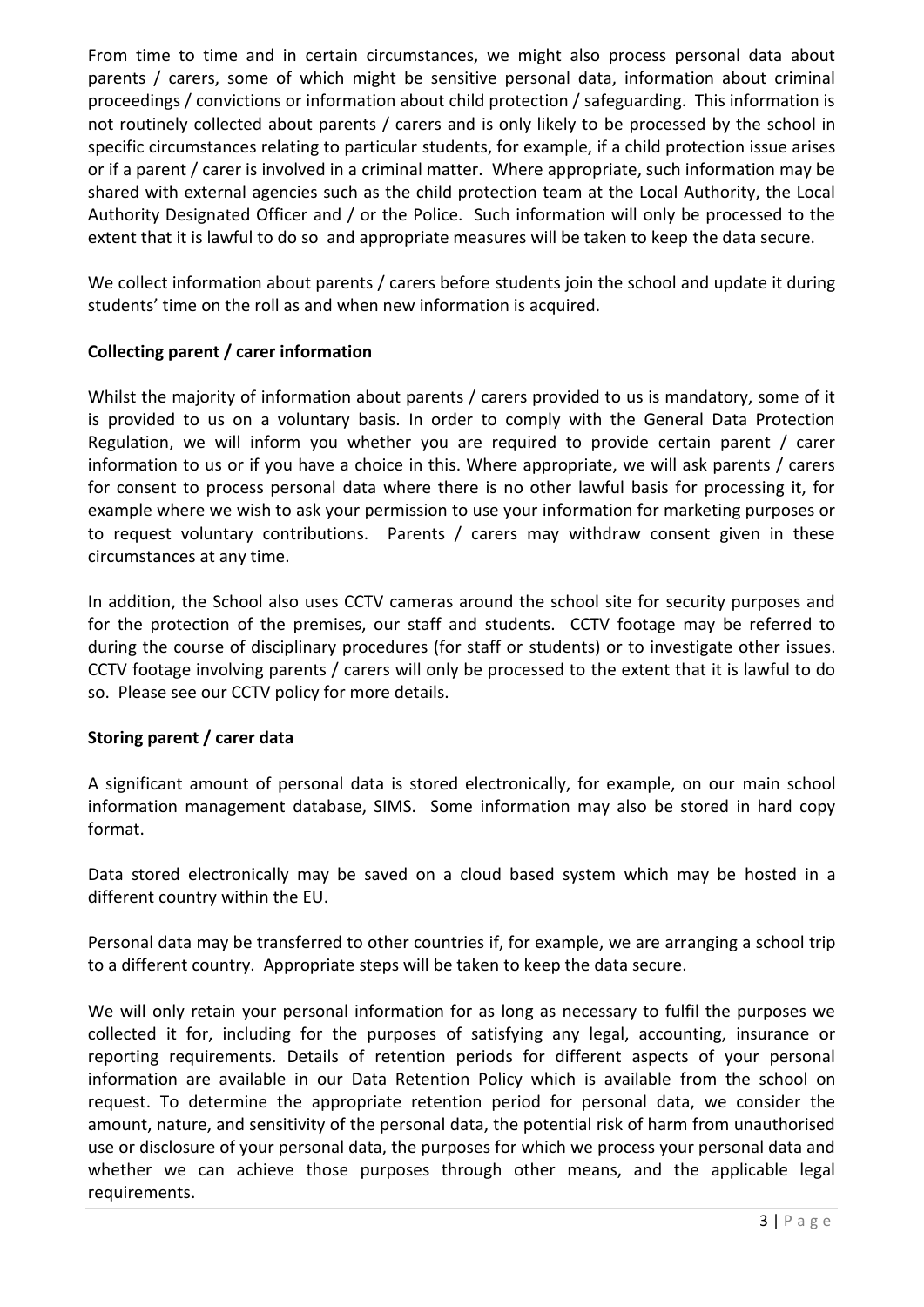In some circumstances we may anonymise your personal information so that it can no longer be associated with you, in which case we may use such information without further notice to you. Once you are no longer a parent / carer we will retain and securely destroy your personal information in accordance with our Data Retention Policy or applicable laws and regulations.

## **Who do we share parent / carer information with?**

We routinely share parent / carer information with:

- Schools, colleges and education providers that students attend after leaving us
- partner agencies that provide services

From time to time, we may also share parent / carer information other third parties including the following:

- our local authority Hertfordshire County Council
- a student's home local authority (if different)
- the Department for Education (DfE)
- school governors / trustees
- the Police and law enforcement agencies
- NHS health professionals including the school nurse and educational psychologists
- Attendance Improvement Officers
- Place2Be Counselling Service
- YC Herts Careers support service
- Courts, if ordered to do so
- the Teaching Regulation Authority
- Prevent teams in accordance with the Prevent Duty on schools
- other schools, for example, where a student moves into and/or out of the school, or if we are negotiating a managed move and we have your consent to share information in these circumstances
- Diocesan Officers at the Diocese of St Albans for the purposes of receiving educational support
- the school chaplain and other members of the clergy
- UCAS
- our legal advisors
- our insurance providers
- ESC and other education service providers
- Family Support workers or other agencies that support parents/carers and family members where we have your consent to share information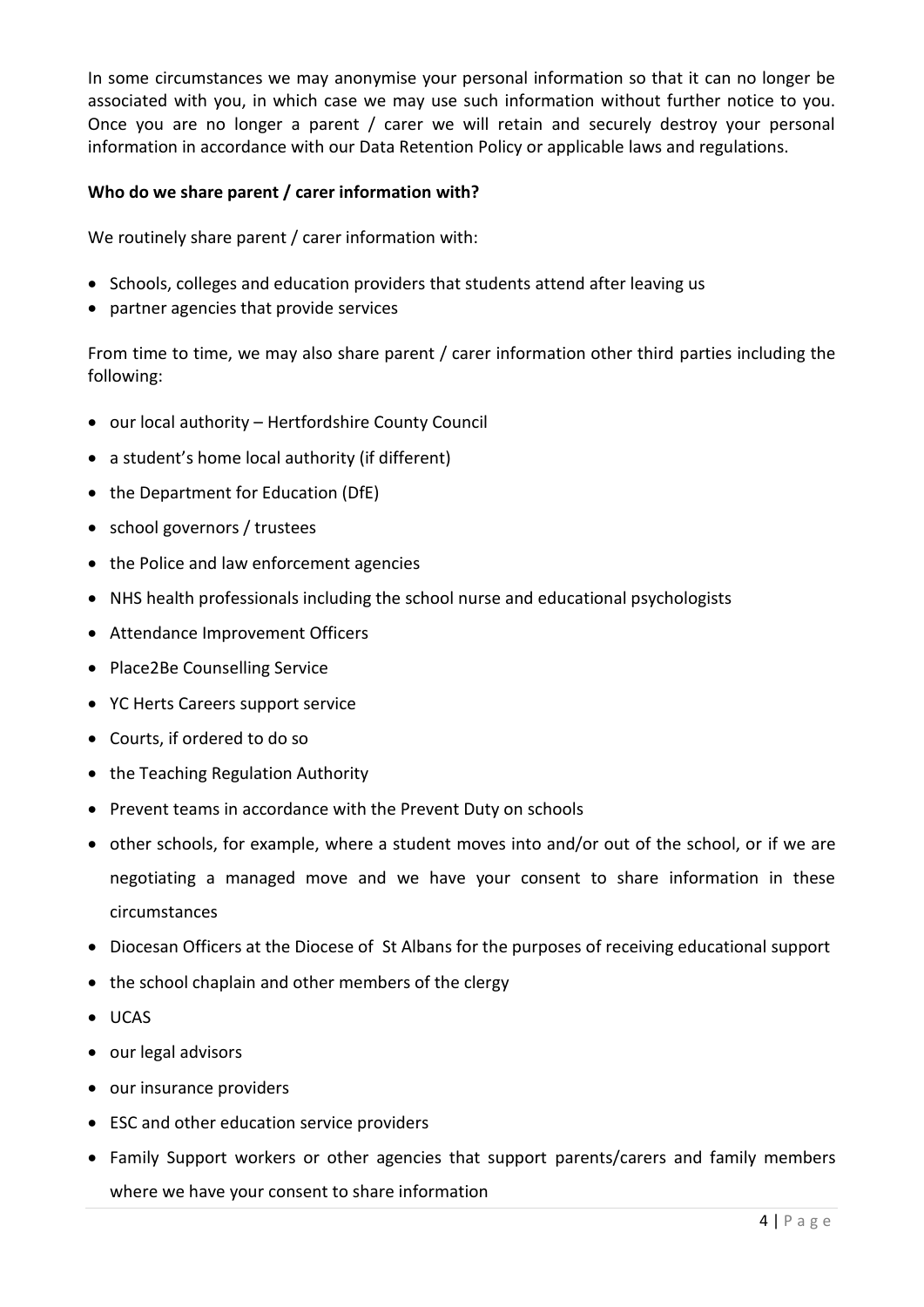• Service providers like Capita (for SLG)

Some of the organisations referred to above are joint data controllers. This means we are all responsible to you for how we process your data.

In the event that we share personal data about parents / carers with third parties, we will provide the minimum amount of personal data necessary to fulfil the purpose for which we are required to share the data.

As a Church school, we do not routinely share personal data with the Diocese of St Albans.

## **Requesting access to your personal data**

Under data protection legislation, parents / carers have the right to request access to information about them that we hold ("Subject Access Request"). To make a request for your child's personal data, or be given access to your child's educational record, contact the Head Teacher in writing, although any written request for personal data will be treated as a Subject Access Request.

The legal timescale for the School to respond to a Subject Access Request is one calendar month. As the School has limited staff resources outside of term time, we encourage parents / carers to submit Subject Access Requests during term time and to avoid sending a request during periods when the School is closed or is about to close for the holidays where possible. This will assist us in responding to a request as promptly as possible. For further information about how we handle Subject Access Requests, please see our Data Protection Policy.

#### **No fee usually required**

You will not have to pay a fee to access your personal information, (or to exercise any of the other rights). We may however, charge a reasonable fee if your request for access is manifestly unfounded or excessive. Alternatively, we may refuse to comply with the request in such circumstances.

## **What we may need from you**

We may need to request specific information from you to help us confirm your identity and ensure your right to access the information, (or to exercise any of your other rights). This is another appropriate security measure to ensure that personal information is not disclosed to any person who has no right to receive it.

You also have the right to:

- object to processing of personal data that is likely to cause, or is causing, damage or distress
- prevent processing for the purpose of direct marketing
- object to decisions being taken by automated means
- in certain circumstances, have inaccurate personal data rectified, blocked, erased or destroyed; and
- claim compensation for damages caused by a breach of the our data protection responsibilities